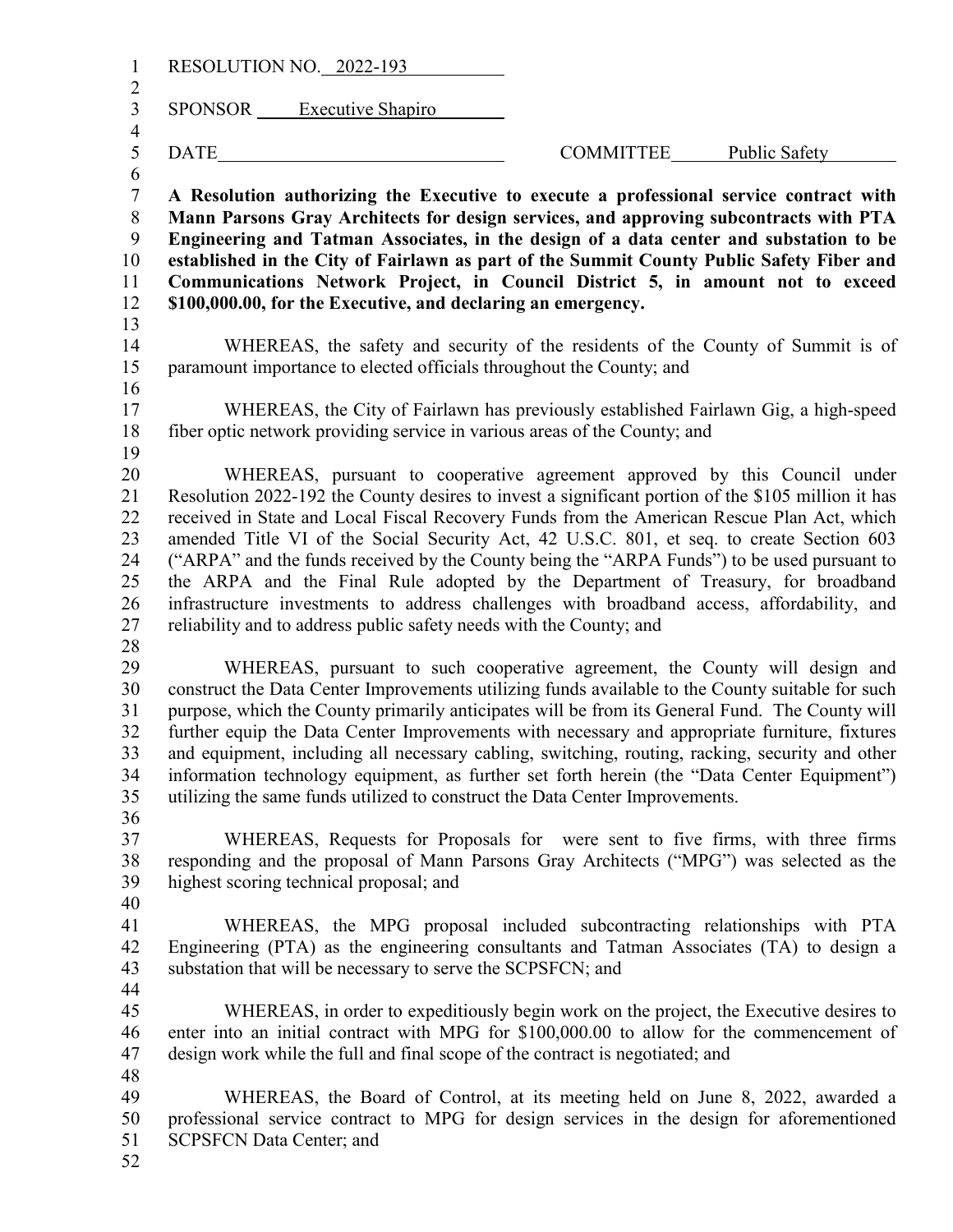1 RESOLUTION NO. 2022-193<br>2 PAGE TWO PAGE TWO 3 4 WHEREAS, this Council finds and determines, after reviewing all pertinent information 5 that the aforementioned professional service contract with MPG and the subcontracts with MPG 6 and TA are necessary and in the best interest of the County of Summit; 7 8 NOW THEREFORE, BE IT RESOLVED by the Council of the County of Summit, State 9 of Ohio, that: 10 11 SECTION 1 12 13 The Executive is hereby authorized to execute a professional service contract and any 14 other necessary related documents with Mann Parsons Gray Architects (MPG) for design 15 services for the design of the aforementioned Data Center in Fairlawn, in Council District 5, in 16 amount not to exceed \$100,000.00 and any other necessary related documents.  $\frac{17}{18}$ **SECTION 2**  19 20 The subcontracts between MPG and PTA Engineering and Tatman Associates for 21 additional work on the project are explicitly hereby authorized pursuant to Cod. Ord. section 22 177.07(d). 23 24 SECTION 3 25 26 This Resolution is hereby declared an emergency in the interest of the health, safety and 27 welfare of the residents of the County of Summit, and for the further reason to immediately 28 provide for necessary design work for the design of the aforementioned SCPSFCN Data Center 29 and substation. 30 31 SECTION 4 32 33 Provided this Resolution receives the affirmative vote of eight members, it shall take 34 effect immediately upon its adoption and approval by the Executive; otherwise, it shall take<br>35 effect and be in force at the earliest time provided by law. effect and be in force at the earliest time provided by law. 36<br>37 **SECTION 5**  38 39 It is found and determined that all formal actions of this Council concerning and relating 40 to the adoption of this Resolution were adopted in an open meeting of this Council, and that all 41 deliberations of this Council and of any of its committees that resulted in such formal action, 42 were in meetings open to the public, in compliance with all legal requirements, including Section 43 121.22 of the Ohio Revised Code. 44 45 46 47 48 49 50 51 52